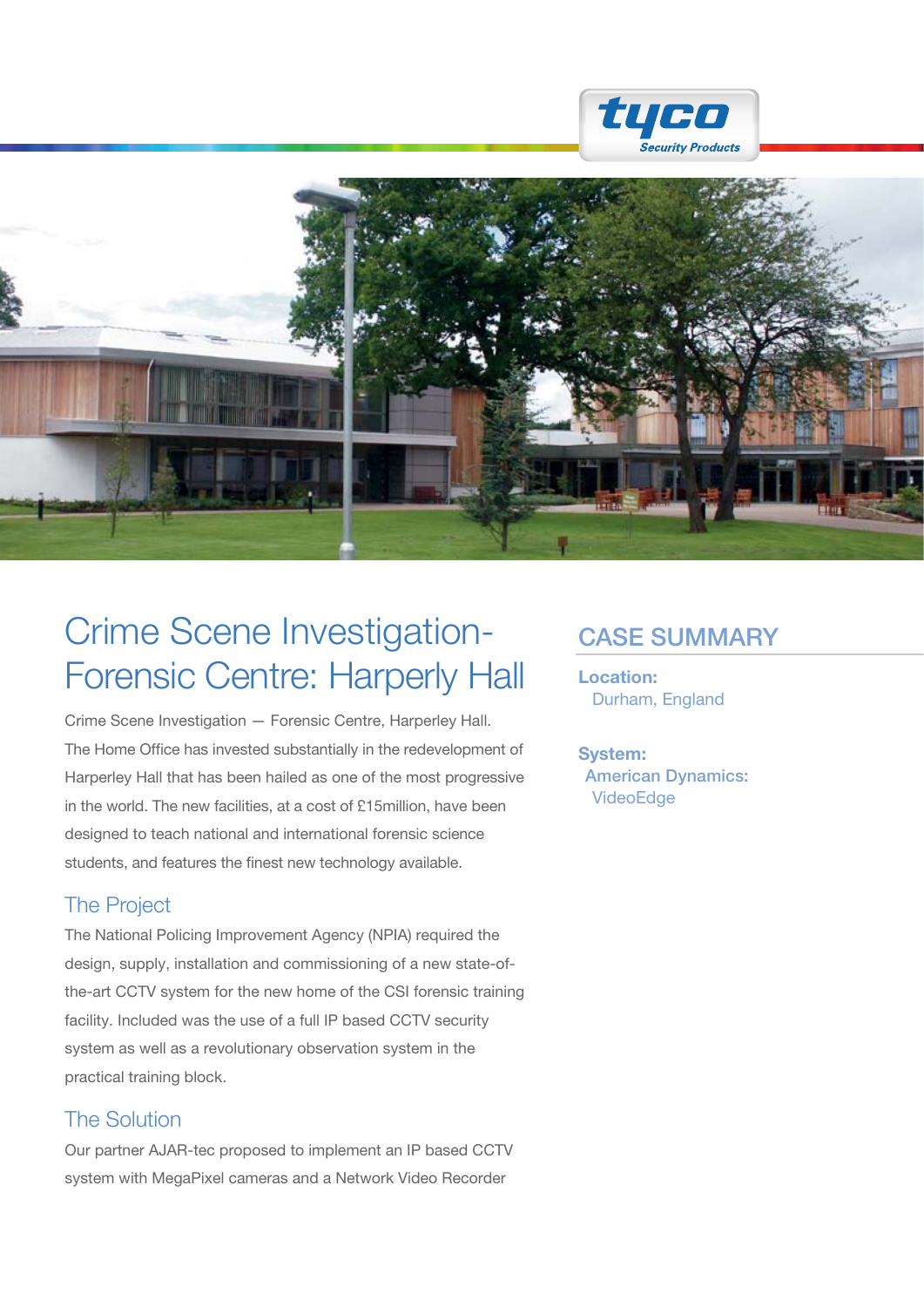(NVR) package with integrated motion detection. The use of motion detection allows optimum use of hard disk storage and nuisance alarm minimisation (NAMs) as the system will only go into record mode when a motion detection alarm is activated. As the system is a non linear device the events immediately prior and post the alarm activation are also recorded.

The AJAR-tec proposal was based around the Award winning VideoEdge® Enterprise NVR (Network Video Recorder) next generation IP-Centric solution. VideoEdge® is a system that provides a true BEST-OF-BREED solution as it can utilise the fastest hardware components, provides the richest software features, and delivers it as an appliance based product that meets the needs of both IT and security professionals. It is the only "True Security Platform" that provides convergence for many different security products.

The heart of the system is a Dell Xeon processor server attached to 24TB of RAID 5 storage of Infortrend manufacture. The VideoEdge system is base around 2 secure networks for system resilience and security. One network for the cameras and the other for client based PC connections and Internet Browser based connections from a WAN. This architecture maximises the number of simultaneous users and camera views.

The main security system installation includes a total of 19 cameras both internally and externally. The cameras used are of megapixel technology which allows you to zoom in on any playback images to look at any incident in detail and reduced the overall quantity of cameras required reducing costs, power consumption and aesthetic impact on the environment. All internal cameras are power over ethernet (POE) enabled which reduced requirements on the mechanical and electrical (M&E) specification and costs. This feature also provides

total flexibility to add or relocate cameras. The external cameras comprise a mix of fixed and Pan/Tilt/Zoom (PTZ) units. The external cameras were provided under another part of the build contract with a part of the AJAR-tec requirement necessitating the integration of these cameras into the IP system. This was achieved by use of an AXIS blade IP server which fully integrated the analogue video and control signals into the NVR system.

The second significant part of the installation, and the beating heart of the new training facilities is the PTB or Practical Training Block. Here a total of 23 areas are set up as different crime scene scenarios ranging from a complete street scene to a blood spatter analysis area. Here, AJAR-tec was required to supply nonintrusive monitoring solutions so that students conducting an investigation could be observed undisturbed. An IP-based server recording system for video (with audio capabilities should it be required later) with a simple GUI was implemented which gave them the ability to produce evidential CD's as part of the student assessment process. Again the heart of this system is the VideoEdge® NVR.

The systems also have the capability for remote diagnostic function that allows interrogation of the system without the need to attend site should this be a requirement of the NPIA in the future.

This project is an AV/IT first; a suite of systems, all IP based that takes AV truly into an IP Centric environment. AJAR-tec were challenged to prove the concept and complete a cost analysis of both analogue and digital solutions and were able to prove the costs and benefits of the true flexibility of the proposed system. It is innovative, commercial, it works and was delivered, to the delight of everyone, on time despite project challenges from delays in the building contract.